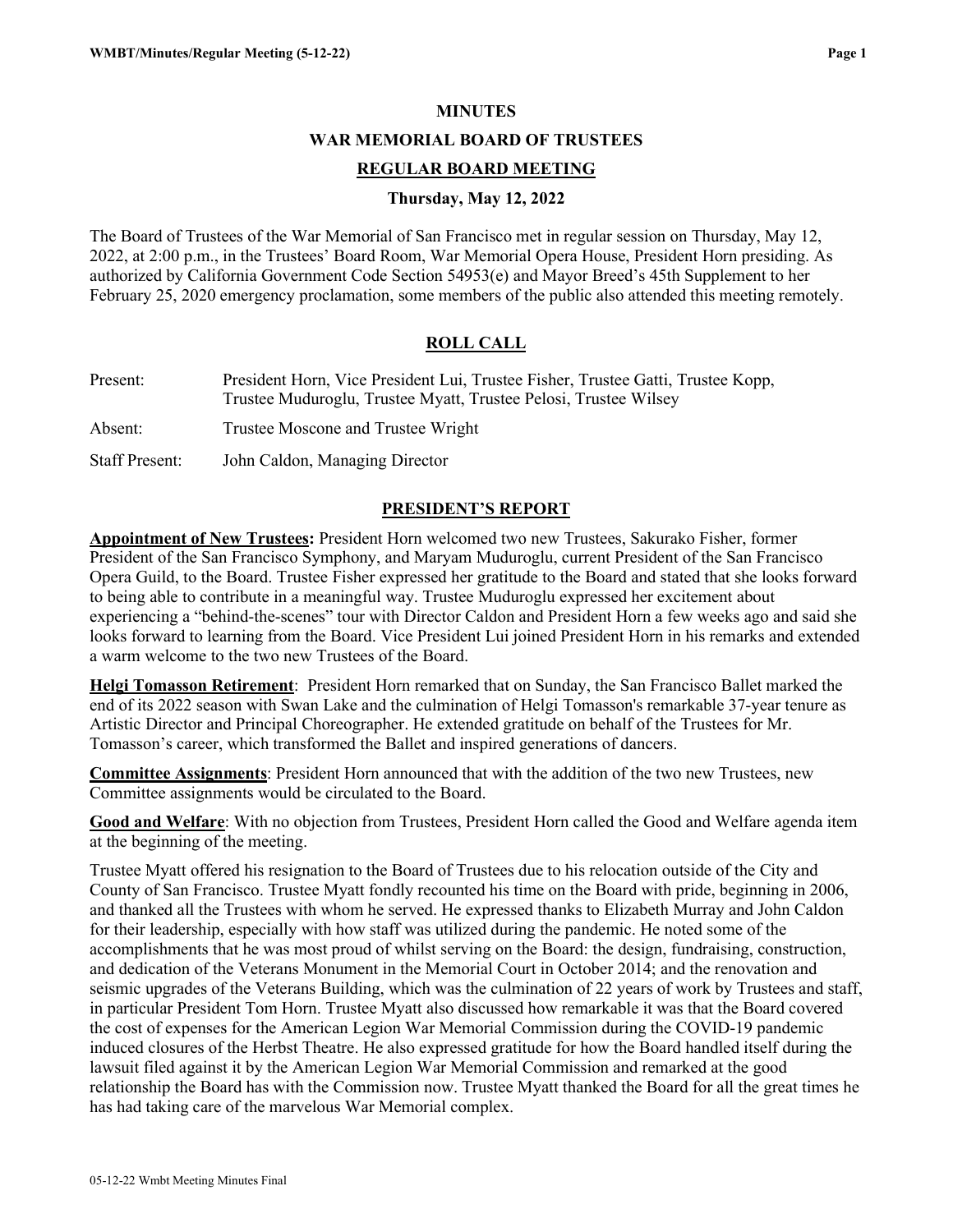President Horn expressed his gratitude to Trustee Myatt for his support and leadership over the years and emphasized the importance of having veteran representation on the Board. Trustee Kopp also thanked Trustee Myatt for his work on the Board of Trustees, as well as his work with the Marines Memorial Club, the Korean War Memorial Foundation, and the WWI Commemoration Committee in the Veterans Building. Trustee Gatti expressed his respect for the dignity and integrity with which Trustee Myatt maintained his position on the Board.

### **MANAGING DIRECTOR'S REPORT**

**Approval of Consent Agenda:** Director Caldon stated that items submitted on the Consent Agenda included: the minutes of the March 10, 2022 Regular Meeting of the Board; Rental Requests for April 14, 2022 and May 12, 2022; March and April 2022 Housekeeping Expenditure Reports, and the Resolution Adopting Findings to Allow Teleconferenced Meetings Under California Government Code.

On motion of Trustee Wilsey, seconded by Trustee Gatti, the following resolution was unanimously adopted:

## RESOLUTION NO. 22-08

RESOLVED, By the Board of Trustees of the War Memorial of San Francisco that the minutes of the March 10, 2022 Regular Meeting of the Board; Rental Requests for April 14, 2022 and May 12, 2022; March and April 2022 Housekeeping Expenditure Reports, and the Resolution Adopting Findings to Allow Teleconferenced Meetings Under California Government Code are hereby approved.

**Capital Upgrades:** Director Caldon then reported that the Capital Planning Department has agreed to allocate to the War Memorial an additional \$2.2 million for the modernization of Davies Symphony Hall elevators. He stated that the department now has adequate funding to modernize both of the remaining passenger elevators. Director Caldon stated that the work will take approximately two years to complete. He also reported that the Capital Planning Committee is providing initial funding of \$5 million towards the \$12 million cost of the Opera House mansard roof. He noted that Vice President Lui directed him to have DPW conduct an assessment to determine the current condition of the roof and to provide an updated estimate on repair costs. President Horn thanked Vice President Lui for her dogged determination regarding this project.

**Staffing:** Director Caldon then reported that staffing levels have been low for the last two years due to the hiring freeze instituted at the beginning of the COVID-19 pandemic. He noted that the department recently hired additional security guards, is in the process of hiring more engineers, and with the approval of the Board, the new Assistant Managing Director. Director Caldon stated that by the end of this fiscal year, the department should be back to being almost fully staffed. He expressed his thanks to the staff for everyone "doing two jobs" over the past two years and looks forward to being close to fully staffed soon.

# **COMMITTEE REPORT**

**Special Hiring Committee:** President Horn then reported that the work of the Special Hiring Committee has been accomplished, and the Committee will present its recommendation for a new Assistant Managing Director/Executive Secretary to the Board. He noted that the San Francisco Administrative Code and the Brown Act allow for this discussion and the vote to appoint the new Assistant Managing Director/Executive Secretary to be held in closed session. He stated that if the Board of Trustees votes to convene in closed session, all members of the public and staff will be excused from the meeting room and as is the prerogative of the Board, President Horn requested that staff members John Caldon and Francesca Cicero remain with Trustees in closed session in order to facilitate the meeting.